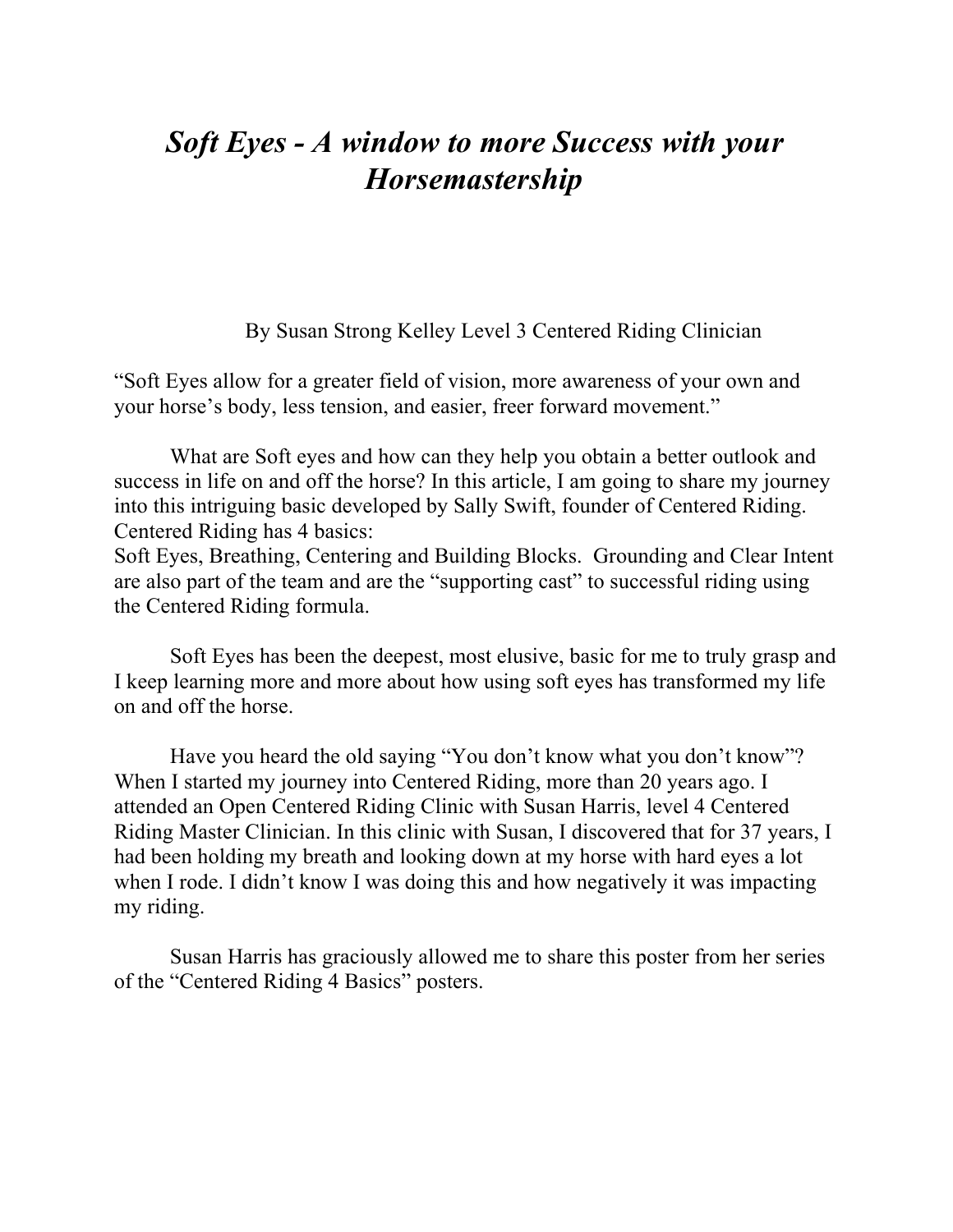

This poster shows us the typical rider's range of vision. The Red zone is the rider looking down at our horse's ears, "Hard eyes". The Blue zone is the "Soft eyes" and the subject of this discussion.

Hard eyes are easy to find, just stare at something in front of you, see nothing else but it and you will soon find that you probably stopped breathing and have stiffened up in multiple places. The use of soft eyes brings awareness, not only to your surroundings, but to your inner body in relationship to your horse and his motion.

To find soft eyes pick an object to look at with hard eyes first, then let your vision soften and relax, leaving your center of interest in the middle, visually take in the surrounding area allowing a more panoramic view by widening your awareness and seeing around the object. Soft eyes allow us to be more aware and take in what is going on around you, beneath you and inside of you.

When you drive a car we sure hope that you are not looking at the hood ornament instead of out onto the road, for you would surely crash the car. Successful drivers use soft eyes looking out the windshield to see where were going.

Here's where it gets interesting. The horse is a prey animal; he has his eyes on the sides of his head. This eye placement allows him to see his world in almost 360 degrees, he can't see directly in front of his nose or directly behind his tail.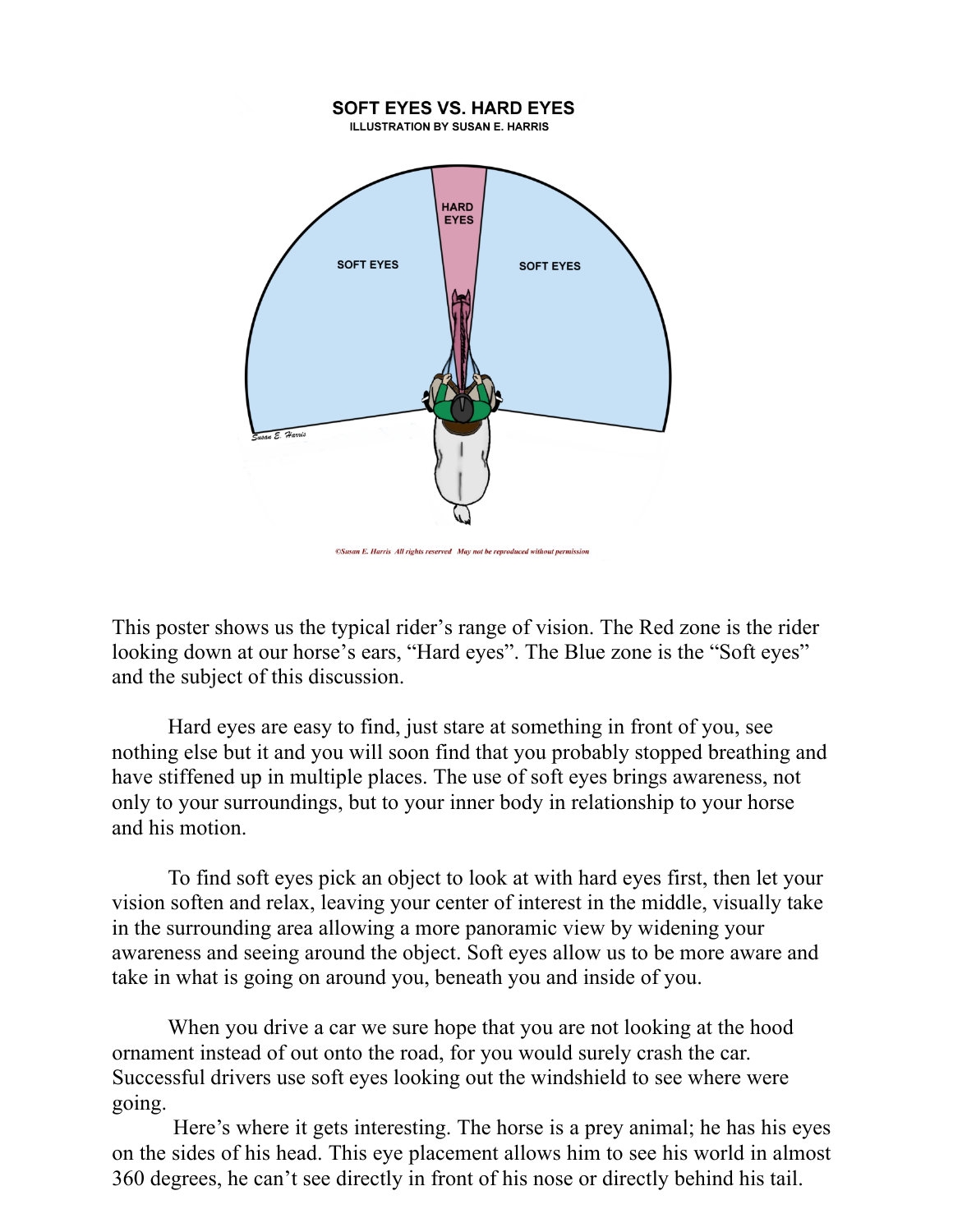Being that he is a prey animal, he needs to keep diligent watch for anything which may harm him, like a predator. The horse is deeply wired thru evolution, to be able to spot trouble and run away fast as his first defense.

So here we are with our eyes on the front of our heads, a predator, riding a prey animal. Our horse is a very sensitive and timid animal who has survived for centuries by escaping predators. When we ride using hard eyes on our horse, his very nature is to attempt to escape us and our aids. Using hard eyes will also result in the loss of your center, will restrict your breathing and reduce your awareness of your body and your surroundings.

As I have been living the 4 basics for a long time now, I have developed a deeper understanding of Soft eyes, which has been the most challenging basic for me to fully grasp. I now truly believe that a person with soft eyes can take in the whole picture when encountering another, be it a horse or person.

A recent experience which I had with Spirit Hawk, my young Arabian gelding, is what prompted me to write this article. Arabians are very intelligent and highly sensitive animals and Spirit is true to his heritage.

My husband was out of the country last week so I hired Dylan, a college student, to do the mowing and weed whacking in his absence. Spirit is often seen standing sentry, either in the run-in-shed or pasture, watching the activities around the farm. So, that day as usual, I brought him into the barn along with another horse at lunch time, to await the afternoon riding lesson that afternoon. I teach a lot mounted on a horse to demonstrate and often use Spirit to teach with. Spirit's stall has an open window in the back and an open Dutch door in the front so he can see all around and usually enjoys this stall over the others. When I returned from a quick lunch, Spirit was agitated and quite restless so to be on the safe side I decided to lunge him in the arena to access his disposition. Spirit proved to be rather hot and distracted by our college student, (who had been driving the mower quicker than my husband).

While lunging Spirit, I got him to take his attention off of Dylan and back to me. I did this gently whenever he looked away from me- I would give him a welltimed "quick" tug on the line and bring him back to me mentally in both directions. I worked him for only a few minutes, until I felt that he was soft and happy working with me. My student arrived and it would appear that it was time for me to get on and teach the lesson, right? No, my soft eyes told me that although Spirit was calm and relaxed, it would be a better idea to put him back out and find another horse for that afternoon lesson. So, while the riding lesson was going on and practicing my soft eyes, I could see Spirit watching us from the shade of the shed. Now I know you are thinking that I have spoiled Spirit and let him get the better of me. Just wait, here is another benefit of using Soft eyes many do not think about!